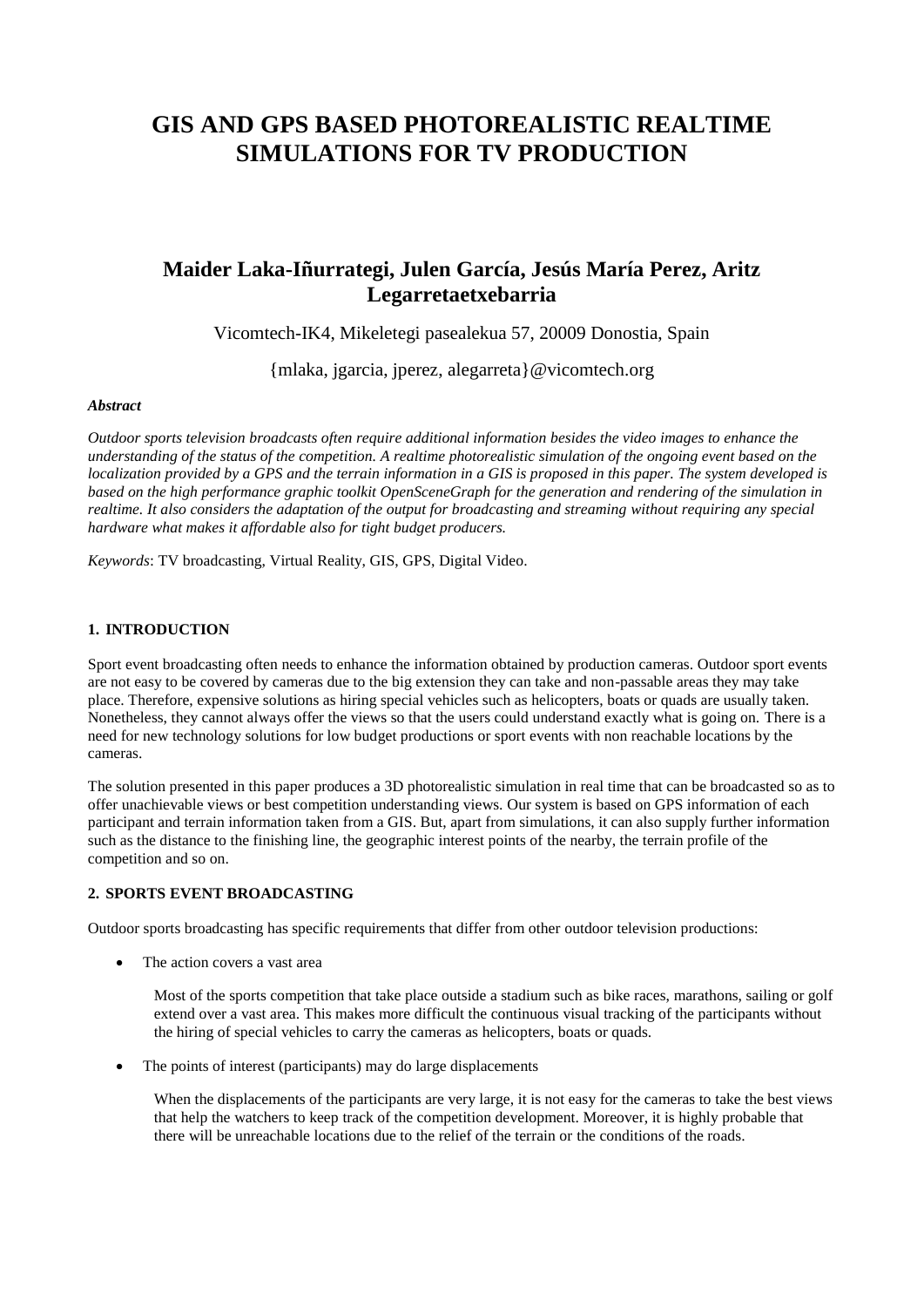Required graphics are specific to each sport and need realtime updates

For proper coverage of sporting events can not miss a complete graphics module which reports the updated status of the competition, intermediate results, developments of the participants, incidents, times, etc. Several systems for graphics and character insertion exist, but apart from very specific and expensive systems, low cost production systems provide limited graphic capabilities not enough to cover a sporting event.

These specific features turn sport events into costly television productions in terms of the required widespread deployment and the need of expensive resources. Yet, both broadcasters and sponsors are aware of the great audience sports competitions have. Therefore, they are interested in new production paradigms for their broadcasting in order to enhance the quality of the content and ensure profitability.

Virtual reality techniques have been first used in sports broadcasts for overlaying virtual advertising. Virtual advertising is the use of high-power computers to place still or video images into live video broadcasts in real time so that they look as if they are part of the original scene. Television exposure is the advertisers' most important benefit of any small advertisement, for which they sometimes pay millions of dollars per season. There exist expensive solutions that require a profound calibration process to produce accurate and realistic virtual elements for live broadcasts such as the products offered by VizRT<sup>1</sup>. However, current low-cost graphics hardware has proved to perform well in countless applications for realtime rendering [1]. The combination of low-cost hardware with image analysis for automatic calibration has arisen more affordable and flexible approaches concerning virtual reality overlaying.

Apart from virtual advertising, computer vision techniques can help the sports broadcasters to illustrate, analyze and explain the competition by the generation of images and graphics that can be incorporated in the broadcast. This provides visual support to the commentators [2] and enhances the comprehension of the audience. There also exist some approaches that, aided of image analysis, segment people or balls from the background and estimate their 3D position in realtime (e.g. tennis Hawk-Eye [3] unpublished [4] or Viz Arena<sup>1</sup>).

In this paper an approach for outdoor sports events simulation in realtime is described. The real localization of the participants is taken from GPS devices and a 3D scenario is built based on GIS layers (elevation data and ortophotos) in order to obtain a photorealistic view. There are some sports like bike races, marathons, triathlons, rowing races or rallies where the awareness of the geographic localization of the images, the relative position between the participants or the distance to the finishing line helps to understand the status of the competition. Furthermore, this GIS based simulation framework can also estimate and publish elevation related information such as the degree of the slope, covered distance, distance between participants and so on.

## **3. GIS AND GPS BASED FRAMEWORK**

The realtime photorealistic simulation requires the development of a high performance graphic application. On one hand, the 3D scenario composed of participants and 3D terrain objects must be defined. On the other hand, the rendering of the scenario according to the view point selected must be carried out. The rendering is a time demanding issue since it is the computational process of generating an image from 3D information. A terrain object itself contains a great amount of polygons that the rendering process should manage. Thus, the graphic application needs to be designed on top of selected graphic toolkits for speeding up the rendering task.

The core of the framework is based on OpenSceneGraph<sup>2</sup>, an open source 3D graphics programming platform. It is widely used on virtual reality environments due to its support for many performance increasing features like OpenGL support, view fustrum, small feature and occlusion culling, multi threading and database optimization. The definition of the scenario and the rendering engine have been developed on top of it, in fact, different plugins or modules have been developed around OpenSceneGraph core to ensure a better compliance with the requirements of the framework.

The process starts loading a digital elevation model (DEM) and ortophoto based pre built 3D terrain object. Although the great size of the entire model, paged database and level of detail performance techniques enable the platform dealing with all the polygons in realtime. The terrain object is the base of the selected sports scenario and participants and other related objects are loaded on top of it.

For a realtime positioning of the participants in the 3D scenario, a GPS reading driver has been developed. It decodes the raw sentence coming from the participants and performs a world to local coordinates´ conversion in order to place

-

<sup>1</sup> <http://www.vizrt.com/>

<sup>&</sup>lt;sup>2</sup> [http://www.openscenegraph.org](http://www.openscenegraph.org/)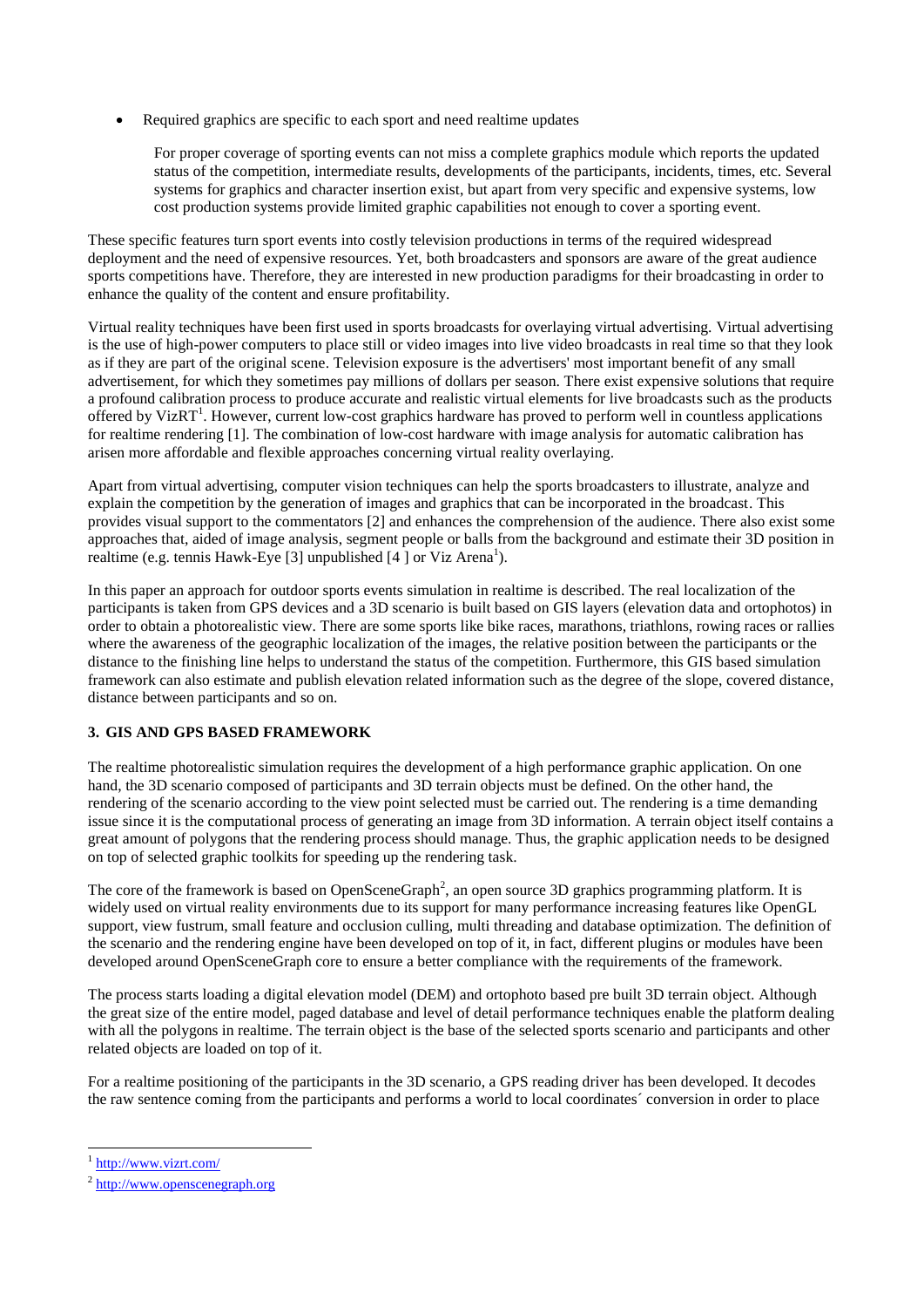their equivalent virtual models inside the 3D scenario. Additionally, buffering and low pass filtering techniques have been introduced to avoid displacement flickering when GPS glitch or small data blackouts happen.

A virtual camera is also defined whose six degrees of freedom can be manipulated from a production interface. This can be controlled from diverse implementations, being the joystick and midi tables the most common ones. This way, the production director can choose the viewpoint that best fits the understanding of the audience. The director takes the control of the camera as if it were a helicopter. Moreover, predefined points of view can be prepared beforehand and switch between then in realtime as if they were independent camera inputs.

If required, additional graphics can be overlaid to the scenario with the aim of enhancing the watchers' understanding of the competition. It is possible to superimpose a road map coming from a GIS-vector layer, extrude 3D buildings from a shape file or display custom geometries to represent the distance differences between two participants or their trajectory trails.

Finally, the scene graph engine processes all the geometry and layers to render the output. This is a costly computational process, so in order to achieve the results in realtime some optimization tasks are carried out in the GPU. View fustrum culling defines the volume visible by the virtual camera and discards all the elements that laid outside, as they will not be visible in the final image. In this same manner, occlusion culling handles the polygons that are occluded because they get behind other opaque objects, and small feature culling gets rid of the objects that do not contribute to the final image because they are very small in comparison with the surrounding objects.

Once the final rendered image is ready, it is necessary to link with the corresponding output module. Broadcast module is the responsible of adapting the signal properties to match the standard broadcast specifications. This is accomplished through a SDI card (Blackmagic DecLink Studio<sup>3</sup>) that features a PCI Express connection port to manage the bandwidth required in a HDTV emission. Technically, it is important to accelerate the data transference between the GPU and the SDI card. That goal has being achieved by an advanced OpenGL method called Pixel Buffer Objects (PBO). It is used to render the output to an intermediate frame buffer and then asynchronously move this data to the SDI video card.

On the other hand, the streaming module relies on FFmpeg libraries to encode the output to be transferred via web. Render To Texture (RTT) method is used to blit the final image into a texture and then it is split into several blocks to encode to H264 using multithreading in a streaming compatible MPEG-4 [5] format.

The relationship between all the described modules of the presented framework is synthesized in **Error! Reference source not found.**.



*Fig. 1 Architecture of the sports event simulation and broadcasting in realtime.*

-

<sup>3</sup> <http://www.blackmagic-design.com/>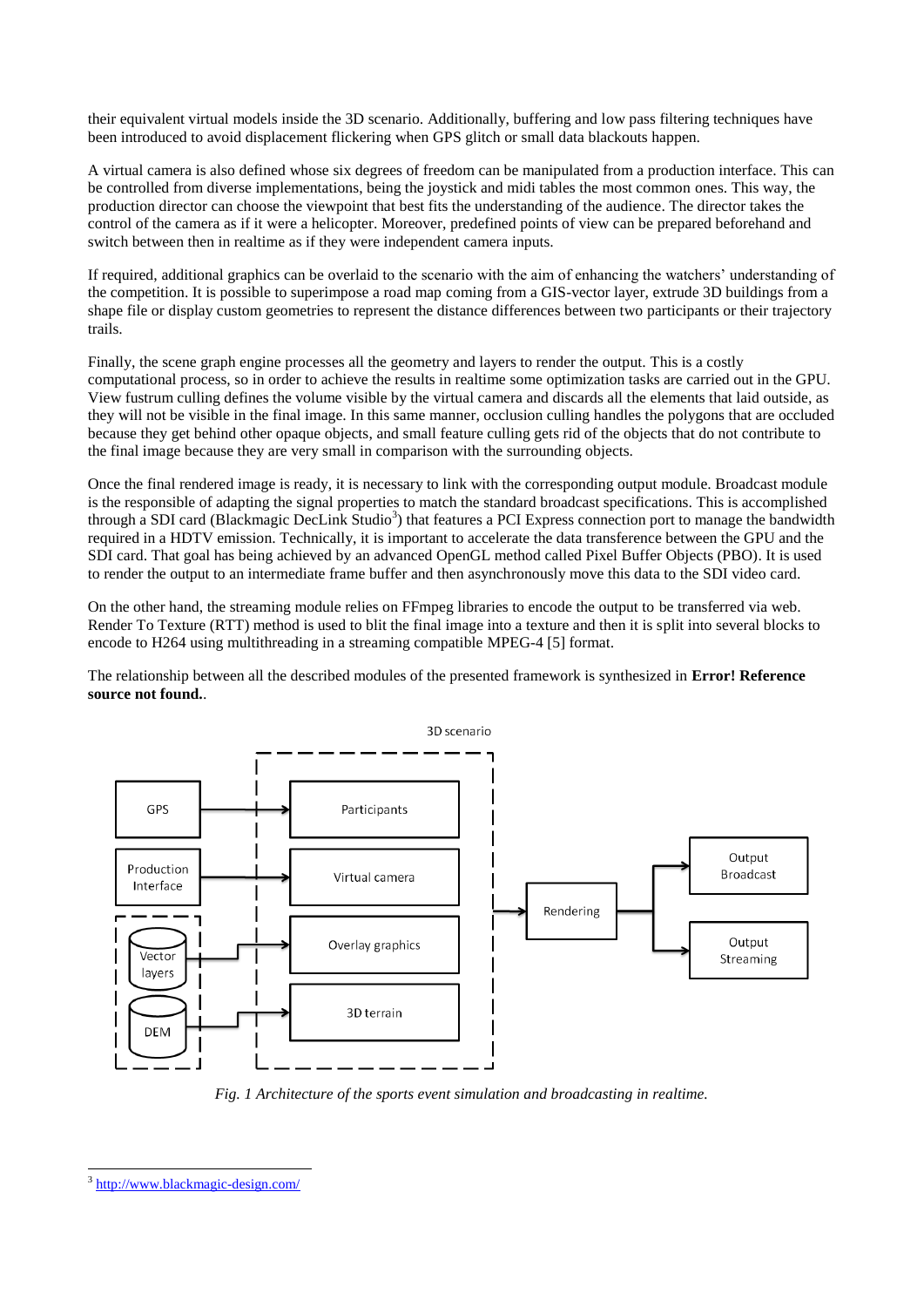#### **4. SETTING UP AND RESULTS**

The described system was designed to generate realtime outdoor sports simulations so different competitions were selected to test and validate its performance in real broadcasting environments. The sports must have taken place in vast areas, a GPS-based localization system for the tracking of the participants had to be feasible and the local broadcaster (public television of the Basque Country,  $E_i T B<sup>4</sup>$ ) needed to have interest in producing it.

With the aim of validating the platform in aquatic environments were selected regattas. Rowing races are a pretty followed sporting event in the Cantabrian Sea. For terrestrial environments, running and bike races where selected due to their having the largest audience in the region. The Behobia-SS<sup>5</sup> half marathon, the Tour of the Basque Country and the Bilbao  $Triathlon<sup>6</sup>$  were the chosen competitions.

The localization system was provided by G93 Telecomunicaciones<sup>7</sup> (microwave link services for TV and sports) and it consisted of a GPS device and a transmitter. Sometimes the GPS sentences were sent to the ground station through the wireless communication technology General Packet Radio Service (GPRS). At other times, they were multiplexed with the images of the video cameras and sent by OFDM (Orthogonal frequency-division multiplexing) radio link. On all occasions, the GPS sentences were updated every second at the ground center. However, television viewers had a perception of continuous participants movement thanks to the algorithm implemented to predict the movements the participants made during that time. This algorithm is adaptive, in other words, it takes into account the participants' previous positions, speed and orientation [6].

## **1. Rowing race**

Rowing races are commonly broadcasted aided by a helicopter. However, the pictures that the helicopters take do not always correctly show the boats' relative positions [\(Fig. 2\)](#page-3-0). This time proved to be of much help the realtime simulation system since the virtual cameras provided views which helped the understanding of the competition more than the physical cameras' views [\(Fig. 3\)](#page-4-0).

The additional information added also provided highly relevant information. The channels are regulated in the competition and the organizers place beacons on the sea marking the start and end of each boat's lane [6]. Drawing the lanes in the virtual scenario improved the understanding of the competition. These lanes were also labeled with their respective dynamic boats' name for their better identifying.

The complete localization device that included the GPS and the transmitter was mounted on the stern of each boat.

## **2. Marathon**

This setup was prepared for the 47<sup>th</sup> Edition of the Behobia-San-Sebastian, a race with 25000 participants. Two motorbikes equipped with a video camera and a GPS receiver transmitted the images and position information to the central unit through a - radio link. These motorbikes followed the head of the race and the chasers so both groups could be displayed on the simulation.



*Fig. 2 Images captured from a helicopter in a rowing race.*

<span id="page-3-0"></span><sup>-</sup>4 <http://www.eitb.com/>

<sup>&</sup>lt;sup>5</sup> [http://www.behobia-sansebastian.com](http://www.behobia-sansebastian.com/)

<sup>6</sup> [http://www.bilbaotriathlon.com](http://www.bilbaotriathlon.com/)

 $7$  <http://www.g93.es/>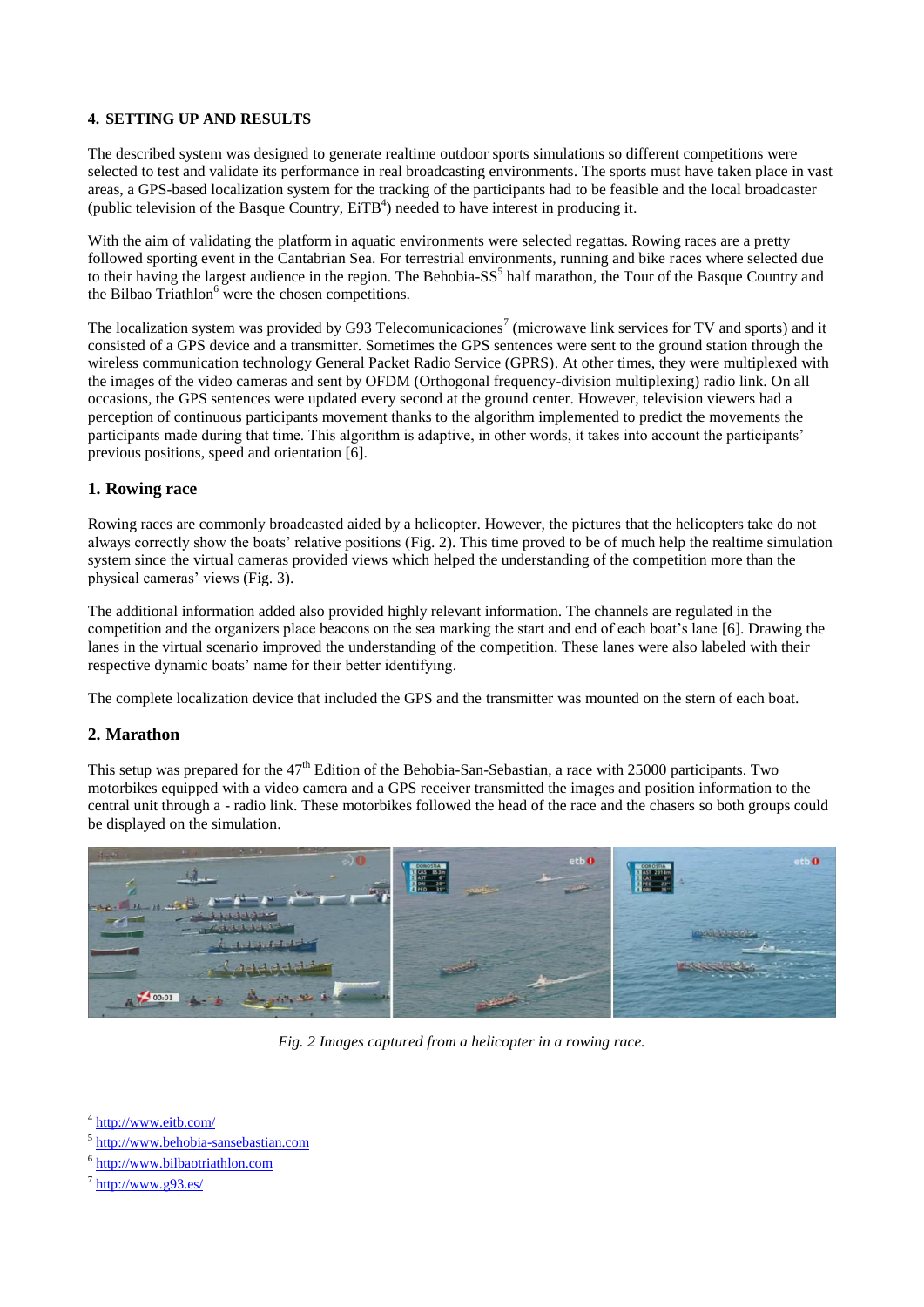

 $(a)$  (b) *Fig. 3 Some views created by the system, in (a) the output after being broadcasted is shown.*

<span id="page-4-0"></span>

*Fig. 4 Realtime simulation of the marathon event.* Fig. 5 Realtime simulation of the triathlon event.

<span id="page-4-2"></span>

<span id="page-4-1"></span>The additional information designed for the marathon consisted in overlaying objects on top of the terrain 3D-model that helped the interpretation of the localizations [\(Fig. 4\)](#page-4-1): the race route with different colour scheme to represent the variations in the relief, the most characteristic interest points (race's kilometric points, provisioning points, etc.) and main village names. On the other hand, an altimetry chart was also generated based on a DEM and previously generated race route vector layer where the positions of the participants were shown in realtime.

## **3. Bike cycling and triathlon**

Using a similar setup like in the previous case, two new competitions had been broadcasted: the Tour of the Basque Country 2011 and Bilbao's triathlon. Once again, two motorbikes equipped with a video camera and a GPS receiver transmitted the image and position information of the followed competitors and at the swimming stage a catamaran was also used for that purpose. The virtual terrain included an overlay with the race's route and kilometric points, but this time the 3D objects representing the participants could be switched in realtimedepending on the competition's stage (swimming, cycling or running) [\(Fig. 5\)](#page-4-2).

## **4. Results**

In all three implementations, the system worked perfectly in realtime and the output signal was integrated on the professional platforms in order to broadcast live. The public television of the Basque Country (EiTB) has been making use of it in the broadcasting of these sports from 2006 to 2011. It confirms that the described system is a valid application for enhancing outdoor sports broadcast and in addition it complies with all the image requirements of video broadcasting standards.

The usability of the system to broadcast other sports would require the adaptation of the localization system to keep track of the real position of the participants along with the redefinition of the 3d scenario: new 3d objects for representing the participants and new designs for the specific additional information to be shown.

The GPS-based localization system used in the testing was too heavy to be carried by runners or cyclist. The weight was mostly owing to the transmitter. Yet, there exist lighter GPS devices that can be accessed via internet without the need of heavy transmitters. This solutions would provide more accurate positioning, will not require motor-vehicles with a GPS to follow the participants and more participants could be tracked.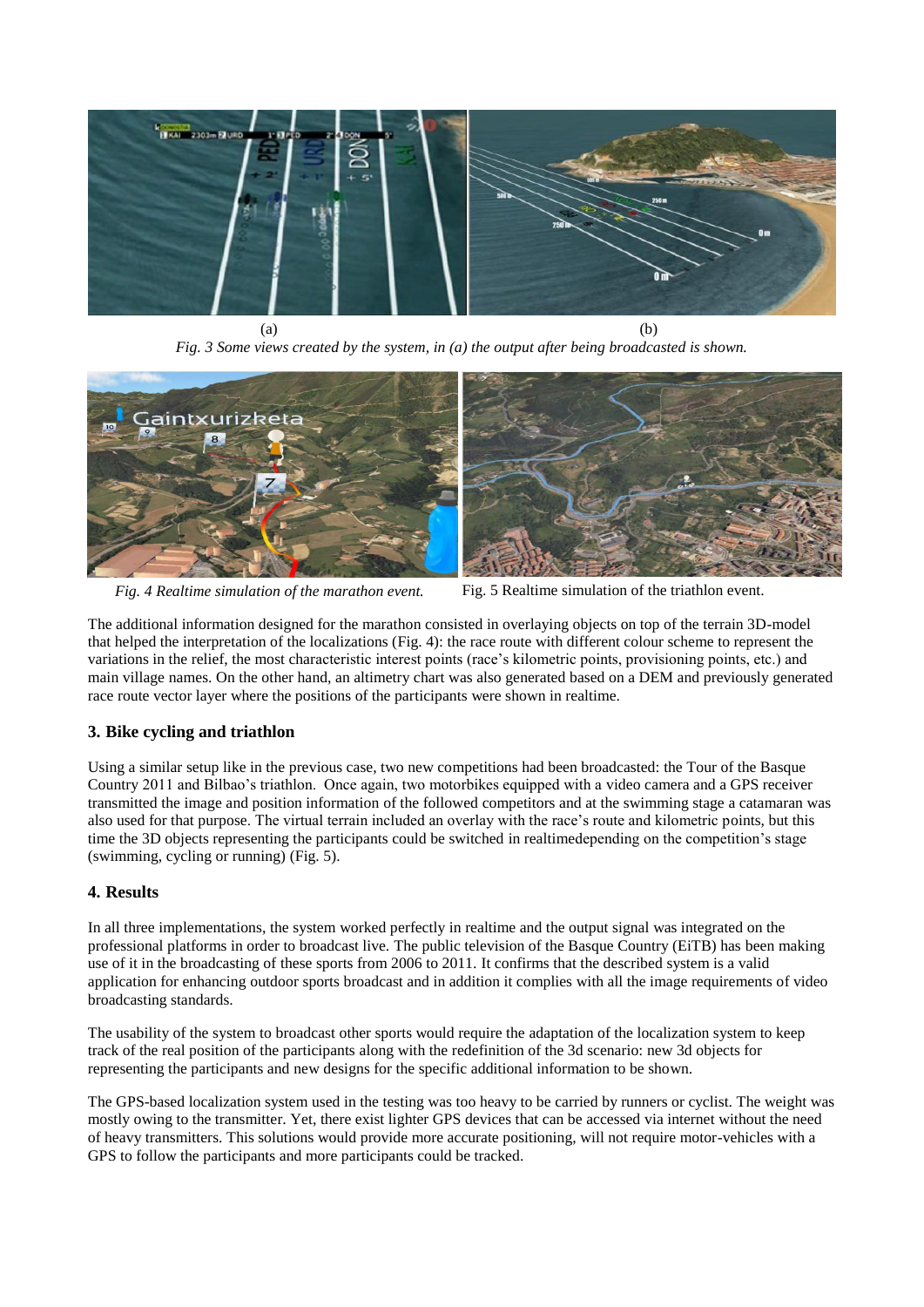#### **5. CONCLUSIONS**

In this paper a complete realtime photorealistic simulation framework used for sports event broadcasting has been described. The system includes the entire value chain of a television production: data capturing, processing, video generation and publication of the output. The most outstanding features that make it suitable for the nowadays needs of television producers are the lack of high hardware requirements and the realtime behaviour. The obtained results have been validated by the integration of the system in the public television of the Basque Country (EiTB) at row racing, bike racing, triathlon and marathon broadcastings from 2006 to 2011.

The use of GIS has enabled both the photorealistic view of the realtime simulation and accurate information concerning the status of the event. Direct access to the elevation information and vector layers about the trajectory of the competition permit computing this accurate status information. They also permit designing more realistic interaction of the virtual participants with the terrain object.

The system has been used to improve outdoor sports events broadcasting since it can provide views of the event that enhances the comprehension of the competition and can add additional information to the simulation. Yet, it can also be used as the unique system for broadcasting far or unreachable areas when hiring special vehicles to carry the cameras cannot be afford due to the tight budget of the production.

GIS and navigation systems (GPS in this case) can be used for realtime virtual geographic environment generation covering the needs of knowledge areas far from cartography or environmental analysis. In this paper an approach for sports production has been presented but other areas such as weather, cultural heritage or e-learning would also benefit from their usage.

#### **AKNOWLEDGMENTS**

The authors gratefully acknowledge the collaboration offered by G93 Telecomunicaciones (microwave link services for TV and sports) and EiTB (Basque public television).

#### **REFERENCES**

- [1] A. Denia, J. Ribelles, A. López y O. Belmonte, «Low Cost Virtual Animation Effects for Sports Broadcasting: Mosaics, Flags and Big-sized Flags».
- [2] G. Thomas, «Sports TV Applications of Computer Vision,» de *Visual Analysis of Humans*, T. B. Moeslund, A. Hilton, V. Krüger y L. Sigal, Edits., Springer London, 2011, pp. 563-579.
- [3] N. Owens, C. Harris y C. Stennett, «Hawk-eye tennis system,» *Image Rochester NY,* nº c, pp. 182-185, 2003.
- [4] M. Labayen, I. G. Olaizola, N. Aginako y J. Florez, «Accurate Object Tracking Tracking and 3d Visualization of Conflictive Plays in Sports Events Broadcast».
- [5] *MPEG-4 Part14 (ISO/IEC 14496-14:2003).*
- [6] M. Laka, I. García, I. Macía y A. Ugarte, «TV Sport Broadcasts: Real Time Virtual Representation in 3D Terrain Models,» 2008.

#### **BIOGRAPHY OF AUTHORS**

Maider Laka-Iñurrategi received her diploma degree in Telecommunication Engineering from the University of Navarra (2005). She is a staff researcher member of the Vicomtech-IK4 since 2005 in the field of Digital Television, Augmented Reality and GIS. She collaborated with the University of the Basque Country in the Computer Architecture and Tecnology as a teacher (2008). Nowadays she is studying a Master Degree in Geophysics and Meteorology. Her research interests include GIS, geo-visualizations, virtual reality and environmental information systems.

Julen Garcia is with the Department of Digital Tv & Multimedia Services, Vicomtech-IK4 GraphicsMedia.net, Spain. He received his Telecommunication Engineering degree in 2008 from Mondragon Unibertsitatea of Arrasate-Mondragón, Spain. His research interests are in real-time 3D graphics and low-cost professional TV broadcasts productions. Since 2008 October he is working at Vicomtech-IK4, where he designs and develops projects of the Digital Television and Multimedia Services area.

Jesús María Perez Graduated in Electronic Engineering from the Faculty of Science & Tecnologies of the University of Basque Country (UPV/EHU) is currently a researcher at Vicomtech-IK4. He deals with broadcasting and production technologies, IPTV, interactive Tv, Conected Tv and video processing.